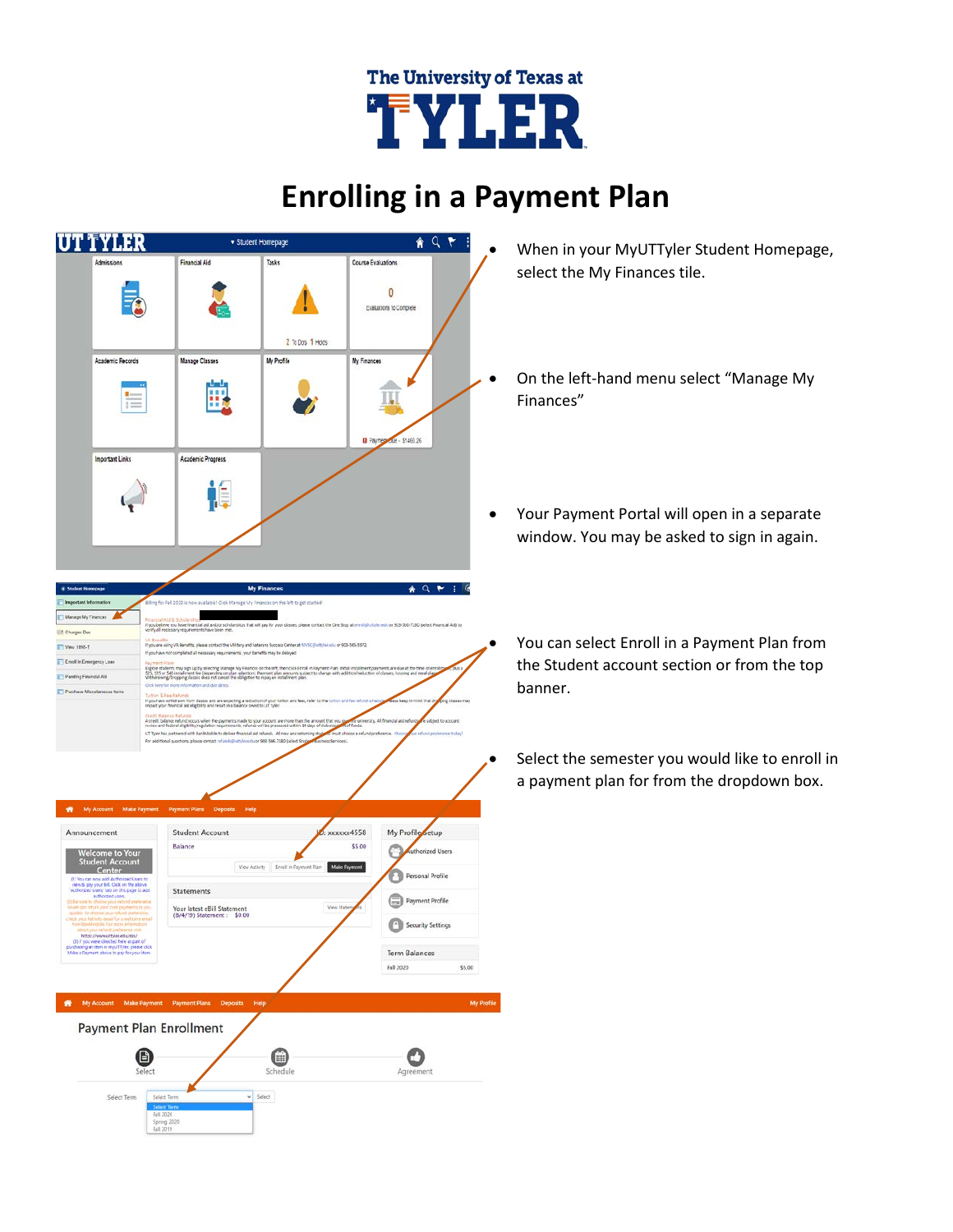## **Payment Plan Enrollment**

|                                       |                                                                                                                                                                                                                                                                                                             |                                      |                                                                                                                       |                      | The Payment Plan options available will<br>display. If you have multiple options, read |  |  |  |
|---------------------------------------|-------------------------------------------------------------------------------------------------------------------------------------------------------------------------------------------------------------------------------------------------------------------------------------------------------------|--------------------------------------|-----------------------------------------------------------------------------------------------------------------------|----------------------|----------------------------------------------------------------------------------------|--|--|--|
| Select<br>Fall 2020<br>Select Term    | Schedule<br>$v$ Se                                                                                                                                                                                                                                                                                          |                                      |                                                                                                                       |                      | through the options and select the plan<br>that works best with your ability to pay.   |  |  |  |
|                                       |                                                                                                                                                                                                                                                                                                             |                                      |                                                                                                                       | Action               |                                                                                        |  |  |  |
| Plan Name<br>Fall 2020 - 2 Payments   | <b>Setup Fee</b><br><b>Required Down Payment</b><br>\$25.00<br>50%                                                                                                                                                                                                                                          | Installments<br>Late Payment Fee     | \$25.00                                                                                                               |                      |                                                                                        |  |  |  |
|                                       |                                                                                                                                                                                                                                                                                                             |                                      | Details                                                                                                               |                      | Click the "Select" option to move<br>forward.                                          |  |  |  |
| Fall 2020 - 2 Payments                |                                                                                                                                                                                                                                                                                                             |                                      |                                                                                                                       |                      |                                                                                        |  |  |  |
| and credits to your account.          | Please review your payment schedule carefully before completing your enrollment. Also, please note that amounts listed on this page may include<br>account activity that is more recent than any billing statement you might have received. In the Account Activity page, you can review all recent charges |                                      |                                                                                                                       |                      | You can increase the amount of your                                                    |  |  |  |
|                                       |                                                                                                                                                                                                                                                                                                             |                                      |                                                                                                                       |                      | down payment by selecting the field next                                               |  |  |  |
| <b>Plan Description</b>               |                                                                                                                                                                                                                                                                                                             |                                      |                                                                                                                       |                      |                                                                                        |  |  |  |
|                                       | Split your Fall 2020 balance into 2 payments. By signing up for this plan, your first payment is due immediately. Your next installment will be Noy<br>one time Non-Refundable processing fee of \$25 will be added to your first payment. A late fee of \$25.00 will apply for any past due payment        |                                      |                                                                                                                       |                      | to "additional down payment"                                                           |  |  |  |
| <b>Eligible Charges and Credits</b>   |                                                                                                                                                                                                                                                                                                             | Payment Schedule                     |                                                                                                                       |                      |                                                                                        |  |  |  |
| <b>Description</b>                    | Charges(\$)                                                                                                                                                                                                                                                                                                 | Credits(\$)                          | The payment plan sched die provided below only includes<br>charges and credits wat are eligible for the payment plan. |                      |                                                                                        |  |  |  |
| Accounts                              | 132.59                                                                                                                                                                                                                                                                                                      | Any additional a                     | ounts owed as reflected below will need<br>to paid separately. You may make a payment toward the                      |                      | Make sure to read through the payment                                                  |  |  |  |
|                                       | <b>Balance: 132.59</b>                                                                                                                                                                                                                                                                                      | plan,                                | amount sot included in the plan after enrolling in the                                                                |                      | schedule on the right side of the screen.                                              |  |  |  |
|                                       | Required down payment                                                                                                                                                                                                                                                                                       | ou owe an additional \$0.00<br>66.30 |                                                                                                                       |                      |                                                                                        |  |  |  |
|                                       | Additional down payment                                                                                                                                                                                                                                                                                     | <b>Description</b><br>0.00           | <b>Due Date</b>                                                                                                       | Amount(\$)           |                                                                                        |  |  |  |
|                                       |                                                                                                                                                                                                                                                                                                             | Setup fee                            | Due now                                                                                                               | 25.00                |                                                                                        |  |  |  |
|                                       |                                                                                                                                                                                                                                                                                                             | Down payment                         | Due now                                                                                                               | 66.30                |                                                                                        |  |  |  |
|                                       |                                                                                                                                                                                                                                                                                                             | Installment 1                        | 11/15/20                                                                                                              | 66.29                | You can select to set up automatic                                                     |  |  |  |
|                                       |                                                                                                                                                                                                                                                                                                             | Total of installments: 66.29         |                                                                                                                       |                      | payments for your bill or login an make a                                              |  |  |  |
|                                       |                                                                                                                                                                                                                                                                                                             |                                      |                                                                                                                       | Total due now: 91.30 | manual payment each month.                                                             |  |  |  |
|                                       |                                                                                                                                                                                                                                                                                                             |                                      |                                                                                                                       |                      |                                                                                        |  |  |  |
| Set up Automatic Payments<br>Would yo | set up payments to be made automatically on the dates shown above?                                                                                                                                                                                                                                          |                                      |                                                                                                                       |                      |                                                                                        |  |  |  |
|                                       | O Yes, I want to set up my payments. Let me choose the payment method that will automatically be used to make a payment on each due date.                                                                                                                                                                   |                                      |                                                                                                                       |                      | When you are ready to move forward                                                     |  |  |  |
|                                       | O No, I don't want to set up payments. I will come back and make each payment on or before the due date.                                                                                                                                                                                                    |                                      |                                                                                                                       |                      | select "Continue"                                                                      |  |  |  |
| <b>Account Payment</b>                |                                                                                                                                                                                                                                                                                                             |                                      | Back                                                                                                                  | Continue<br>Cancel   |                                                                                        |  |  |  |
|                                       |                                                                                                                                                                                                                                                                                                             |                                      |                                                                                                                       |                      |                                                                                        |  |  |  |
|                                       |                                                                                                                                                                                                                                                                                                             |                                      |                                                                                                                       |                      |                                                                                        |  |  |  |
| Amount                                | Method                                                                                                                                                                                                                                                                                                      | Confirmation                         | Receipt                                                                                                               |                      | Select your payment method from the                                                    |  |  |  |
| \$5.00<br>Amount                      |                                                                                                                                                                                                                                                                                                             |                                      |                                                                                                                       |                      | dropdown menu.                                                                         |  |  |  |
| Method                                | Select Method                                                                                                                                                                                                                                                                                               |                                      |                                                                                                                       |                      |                                                                                        |  |  |  |
|                                       | <b>Select Method</b><br><b>Credit Card</b>                                                                                                                                                                                                                                                                  |                                      | Cancel<br>Back                                                                                                        | Continue             |                                                                                        |  |  |  |
|                                       | Credit or Debit Card<br><b>Other Payment Methods</b>                                                                                                                                                                                                                                                        |                                      |                                                                                                                       |                      |                                                                                        |  |  |  |
|                                       | Electronic Check (checking/savings<br>Electronic Check - Payments can be made from a personal checking or savings account.                                                                                                                                                                                  |                                      |                                                                                                                       |                      |                                                                                        |  |  |  |
|                                       | Debit and Credit Card - We accept the following credit and debit cards.                                                                                                                                                                                                                                     |                                      |                                                                                                                       |                      | Select "Continue to move forward with                                                  |  |  |  |
| <b>VISA</b>                           | Gildcard                                                                                                                                                                                                                                                                                                    | <b>Tale</b>                          |                                                                                                                       |                      | entering your card or checking                                                         |  |  |  |
|                                       |                                                                                                                                                                                                                                                                                                             |                                      |                                                                                                                       |                      | information.                                                                           |  |  |  |